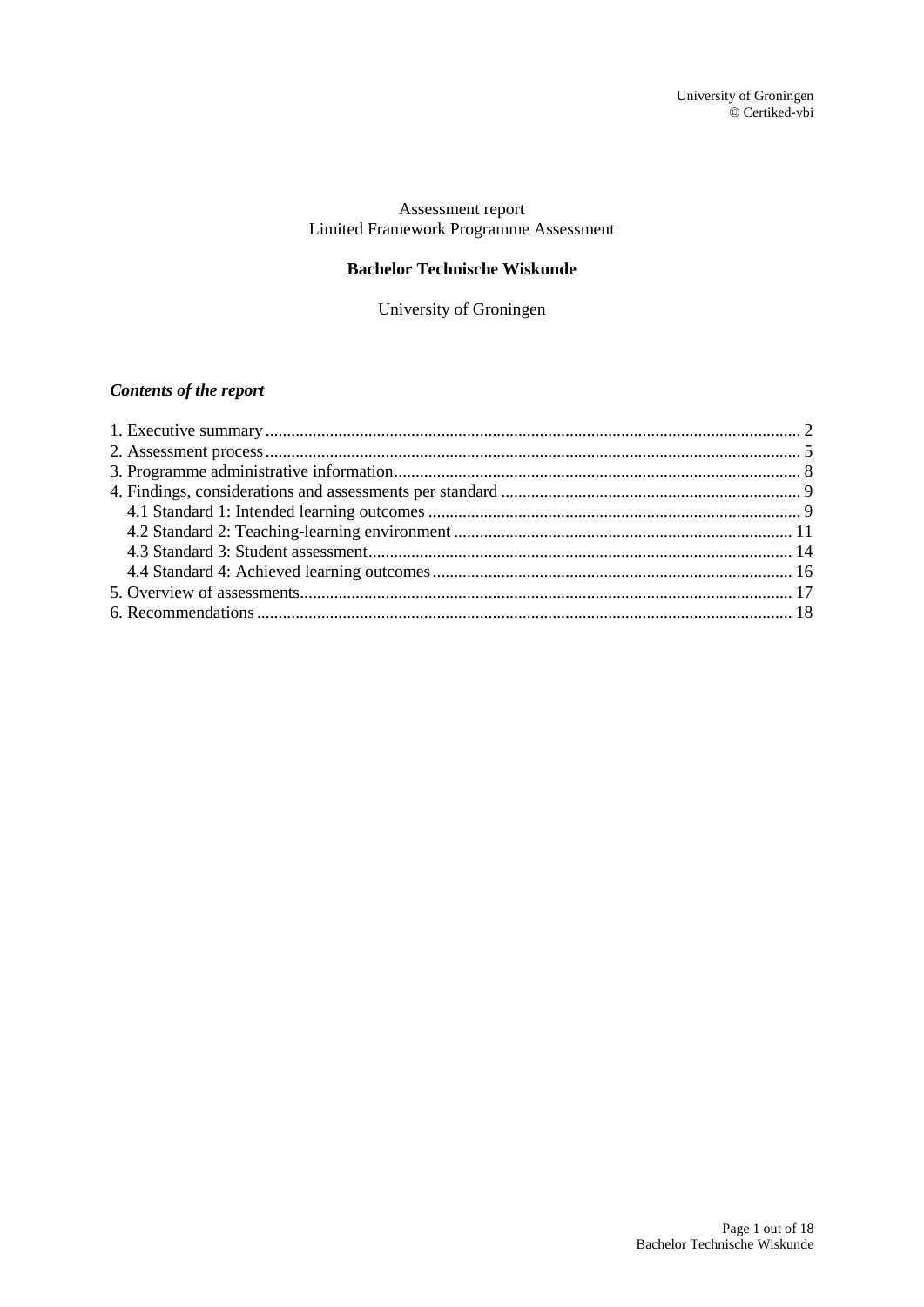# <span id="page-1-0"></span>**1. Executive summary**

In this executive summary, the panel presents the main considerations which led to the assessment of the quality of the Bachelor Applied Mathematics (formal CROHO name: Bachelor Technische Wiskunde) programme of University of Groningen. The programme was assessed according to the standards of the limited framework, as laid down in the NVAO Assessment framework for the higher education accreditation system of the Netherlands, published on 20 December 2016 (Staatscourant nr. 69458).

The panel welcomes the programme objectives to educate students in all required fields within the mathematics discipline and in knowing how to apply mathematics knowledge and skills in various areas. The objectives also appropriately cover the research skills and academic skills.

The panel understands and supports the considerations to offer programmes, both in mathematics and in applied mathematics. The panel, however, advises to make the distinctions between the programmes more clear, especially to inform prospective students.

The panel considers the Domain-Specific Framework of Reference to be an appropriate description of the mathematics discipline and of the standards and requirements graduates of both bachelor and master programmes have to meet. The panel welcomes the efforts of the joint Mathematics programmes in the Netherlands to have drafted this Framework. The objectives and intended learning outcomes of this programme meet the Framework and, therefore, correspond to international standards set for the discipline.

The panel welcomes that students are offered a wide range of programmes they may be admitted to.

The intended learning outcomes of the programme correspond to the programme objectives, are very comprehensive and have been very well elaborated. They are conform to the bachelor level.

The intake numbers of the programme are satisfactory. The panel approves of the entry requirements and the admission procedures of the programme. Prospective students are adequately informed about the programme and beginning students are accommodated well in making the transfer from secondary school to university education.

The curriculum of the programme matches the intended learning outcomes. The panel considers the curriculum to be very solid, covering both the foundations of the mathematics discipline and the applications of mathematics. The panel is pleased that, among others, complex analysis is addressed in the curriculum. The way students are trained in research skills, academic skills and modelling is appreciated. The panel suggests to reinforce the training in programming skills in the curriculum. Although the course Mathematics: History, Ethics and Professional Issues is welcomed, the panel advises to strengthen the subjects of history of mathematics and ethics in the curriculum. The panel is pleased to hear the Faculty will recruit an expert on ethics and scientific integrity to lecture in the programme.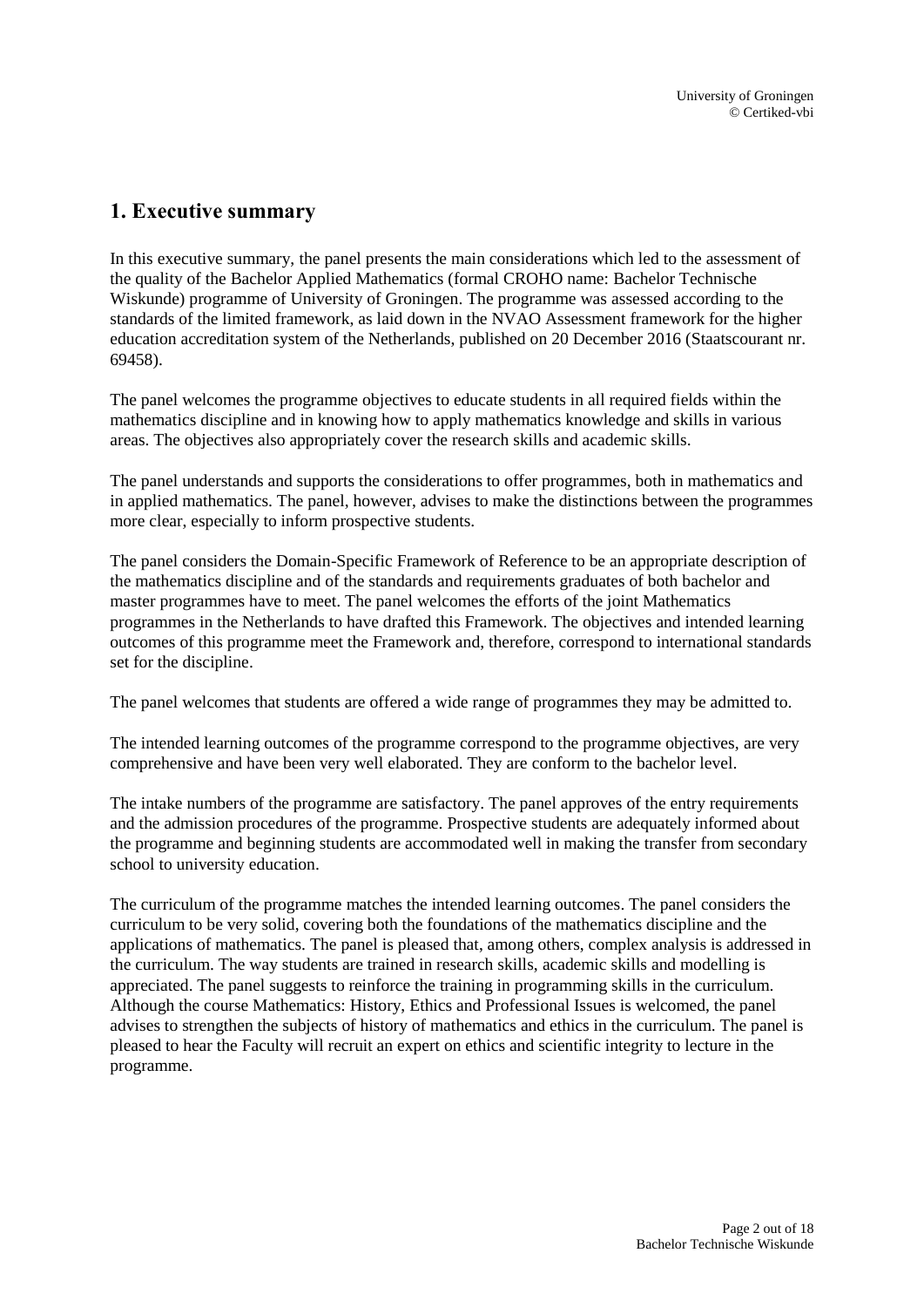The panel regards the lecturers in the programme to be good researchers and committed and skilled teachers. The panel notes the lecturers to be very approachable and to be prepared to assist students actively. As the performances of the teaching assistants vary to some extent, the panel proposes to intensify their training. The internet surveys of students' views on lecturers' performances may result in non-representative results. The panel suggests to rethink these surveys. As the lecturers' work load is rather high, the panel greets the plans to recruit extra staff in the near future. The panel suggests to emphasise the educational capabilities of candidates in the staff members recruitment processes.

The educational concept and study methods are in line with the programme's characteristics. The combined lectures, tutorials and projects allow students to obtain the knowledge and insights required and to acquire the skills needed. The students-to-staff ratio is relatively high but will decrease with the recruitment of extra staff members. The panel is positive about the study guidance in the programme. The panel considers the programme to be feasible. The buildings and the material facilities of the programme are up to standard. The panel advises to monitor drop-out rates and student success rates for the programme. In addition, the panel proposes to hold exit interviews with students on their reasons to leave the programme.

The programme examination and assessment regulations are appropriate. The panel is positive about the responsibilities and activities of the Board of Examiners. The panel appreciates the measures taken by the programme to ensure the quality of examinations and assessments. The panel advises to avoid the involvement of teaching assistants in peer-reviewing draft examinations.

The examination methods selected in the courses are approved by the panel, as they match the course contents. The panel appreciates the diversity in examination methods adopted in the courses. The panel is positive about the homework assignments being limited to 30 % or 40 % of the final course grade to counter any effects of free-riding. The course examinations are assessed reliably, teaching assistants being guided by examiners and answer keys being used.

The Bachelor Project supervision is organised effectively. The assessment of the projects is conducted reliably. The panel, however, advises to add more extensive arguments to substantiate the assessments of the Bachelor Projects.

The examinations of the courses are of adequate level. The panel supports the grades awarded to the Bachelor Projects. The panel considers the assessments and the grading for these projects to be very strict and definitely not too lenient. No Bachelor Projects were found to be unsatisfactory.

The panel appreciates the labour market orientation activities in the programme. The panel is positive about the involvement of the External Advisory Board in aligning the programme to professional field requirements.

The panel is convinced that the programme graduates have reached the intended learning outcomes. Programme graduates are admitted to a wide range of master programmes, which gives evidence of the learning outcomes achieved.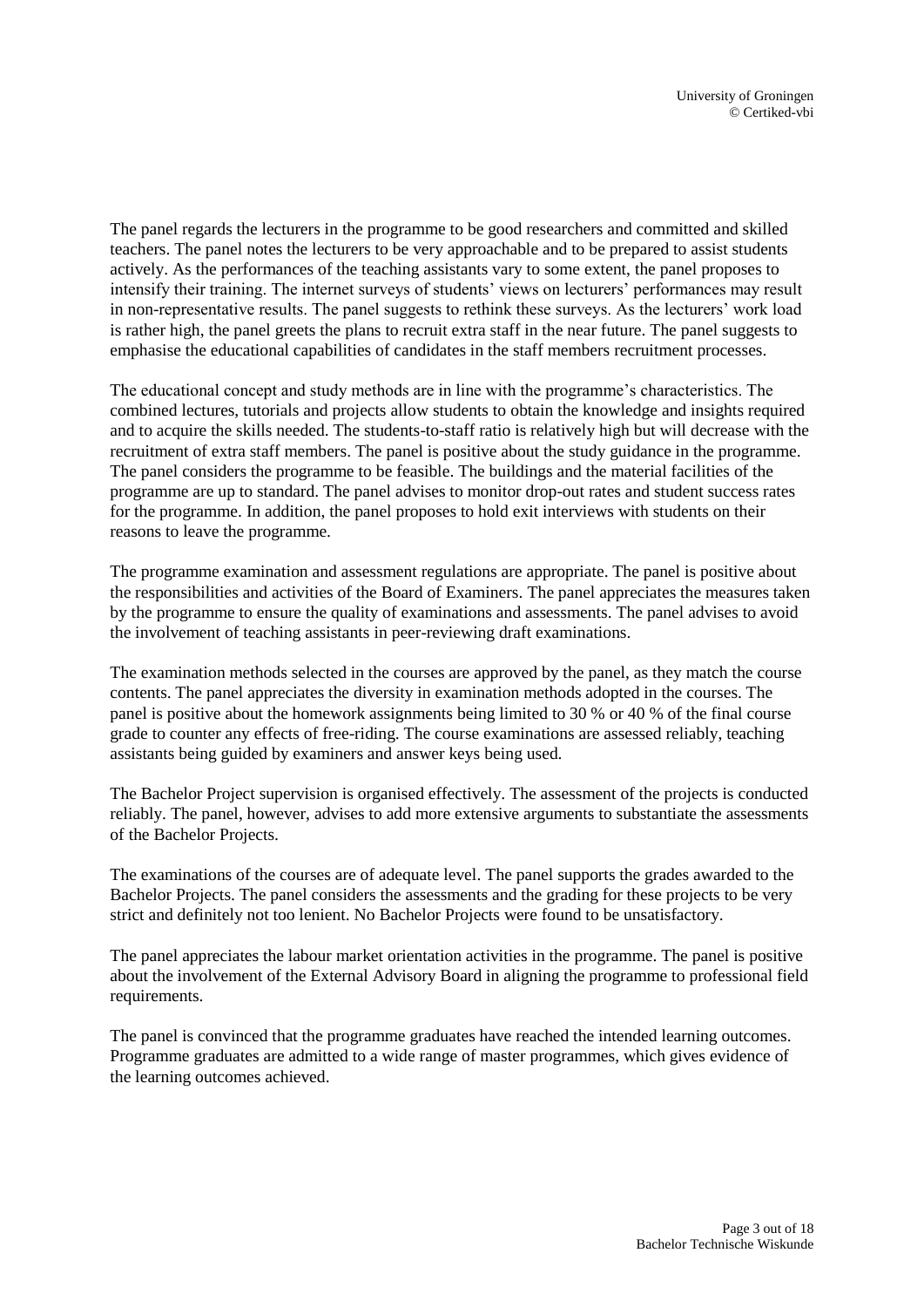The panel that conducted the assessment of the Bachelor Applied Mathematics programme of University of Groningen assesses this programme to meet the standards of the limited framework, as laid down in the NVAO Assessment framework for the higher education accreditation system of the Netherlands, judging the programme to be *satisfactory*. Therefore, the panel recommends NVAO to accredit this programme.

Rotterdam, 27 September 2019

Prof. dr. ir. O.J. Boxma drs. W. Vercouteren (panel chair) (panel secretary)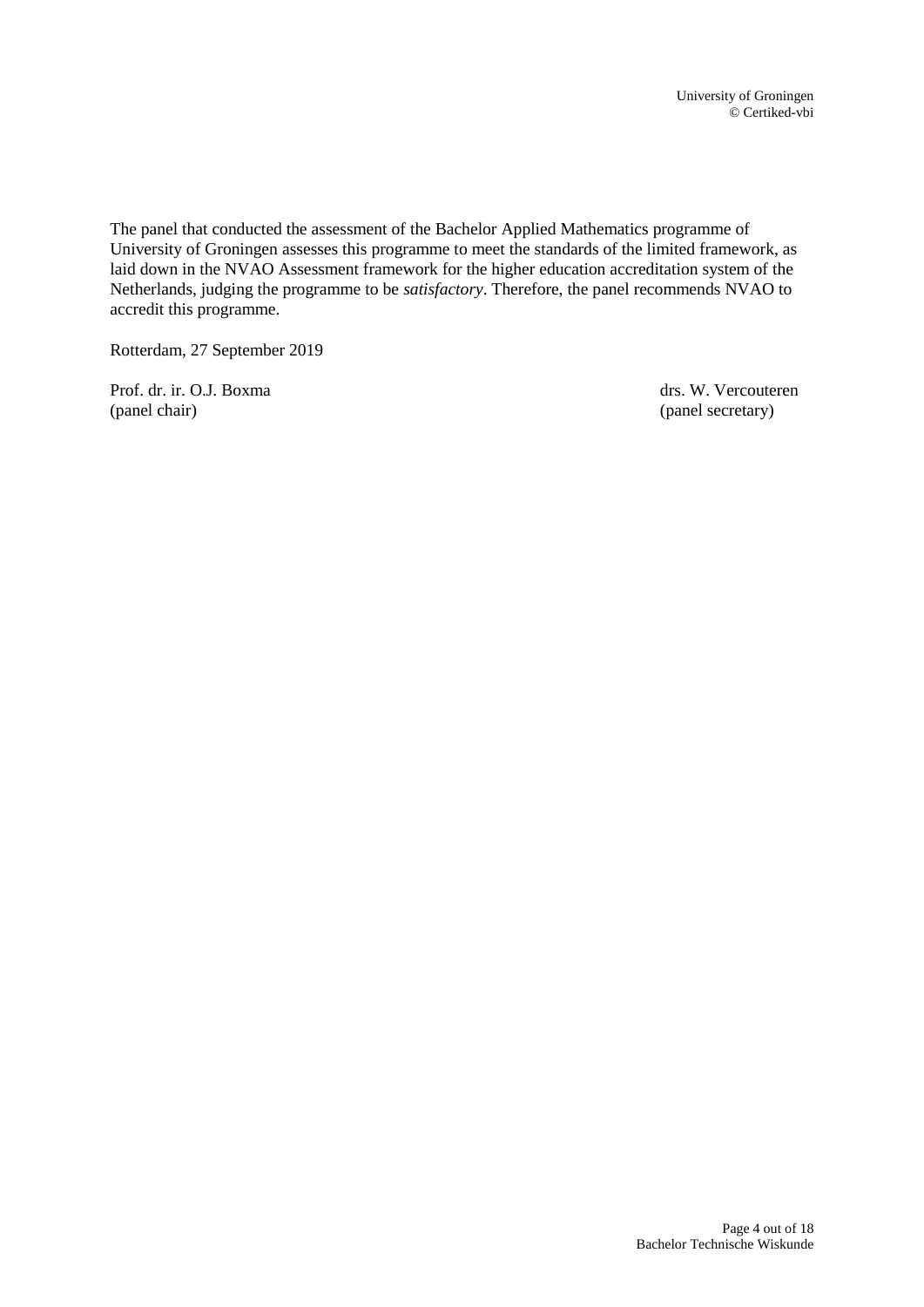# <span id="page-4-0"></span>**2. Assessment process**

The evaluation agency Certiked VBI received the request by University of Groningen to support the limited framework programme assessment process for the Bachelor Applied Mathematics programme of this University. The objective of the programme assessment process was to assess whether the programme conforms to the standards of the limited framework, as laid down in the NVAO Assessment framework for the higher education accreditation system of the Netherlands, published on 20 December 2016 (Staatscourant nr. 69458).

Management of the programmes in the assessment cluster WO Wiskunde convened to discuss the assessment panel composition and to draft the list of candidates. The panel composition for this assessment has been based upon these considerations.

Having conferred with University of Groningen programme management, Certiked invited candidate panel members to sit on the assessment panel. The panel members agreed to do so. The panel composition was as follows:

- Prof. dr. ir. O.J. Boxma, full professor Stochastic Operations Research, Eindhoven University of Technology (panel chair);
- Prof. dr. R.H. Kaenders, full professor Mathematics and its Education, University of Bonn, Germany (panel member);
- Prof. dr. D. van Straten, full professor Algebraic Geometry, Johannes Gutenberg University Mainz, Germany (panel member);
- Dr. ir. H.J. Prins, manager Research  $\&$  Development, Maritime Research Institute the Netherlands (panel member);
- S.R. den Breeijen MSc, recently graduated student Master Mathematics, Radboud University Nijmegen (student member).

On behalf of Certiked, drs. W. Vercouteren served as the process coordinator and secretary in the assessment process.

All panel members and the secretary confirmed in writing being impartial with regard to the programme to be assessed and observing the rules of confidentiality. Having obtained the authorisation by the University, Certiked requested the approval of NVAO of the proposed panel to conduct the assessment. NVAO have given their approval.

To prepare the assessment process, the process coordinator convened with management of the programme to discuss the planning of the activities in preparation of the site visit. The site visit schedule was also discussed. In addition, the outline of the self-assessment report and the subjects to be addressed in this report were part of the discussion.

In the course of the process preparing for the site visit, programme management and the Certiked process coordinator had contact to fine-tune the process. The activities prior to the site visit have been performed as planned. Programme management approved the site visit schedule.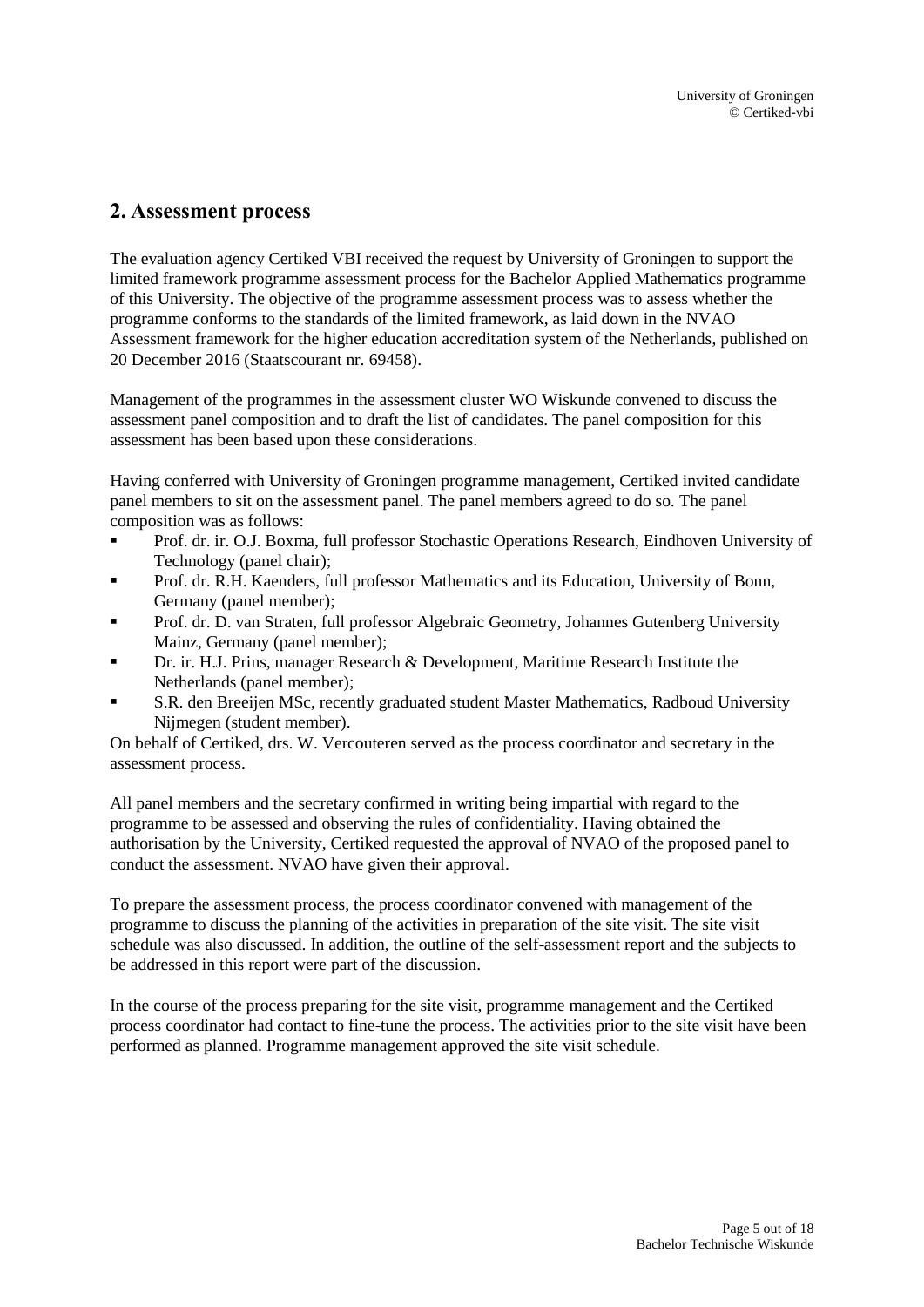Well in advance of the site visit date, programme management sent the list of final projects of graduates of the programme of the most recent years. Acting on behalf of the assessment panel, the process coordinator selected the theses of fifteen graduates. The grade distribution in the selection was conform to the grade distribution in the list, sent by programme management.

The panel chair and the panel members were sent in time the self-assessment report of the programme, including appendices. In the self-assessment report, the student chapter was included. In addition, the expert panel members were forwarded a number of theses of the programme graduates, these theses being part of the selection made by the process coordinator.

Before the site visit date, the assessment panel chair and the process coordinator met to discuss the self-assessment report to be provided by programme management, the procedures regarding the assessment process and the site visit schedule. In this meeting, the profile of panel chairs of NVAO was discussed as well. The panel chair was comprehensively informed about the competencies, listed in the profile.

Being informed by the process coordinator, all panel members sent in their preliminary findings, based on the self-assessment report and the final projects studied, and a number of questions to be put to the programme representatives on the day of the site visit. The panel secretary summarised this information, compiling a list of questions, which served as a starting point for the discussions with the programme representatives during the site visit.

Shortly before the site visit date, the panel met to go over the preliminary findings concerning the quality of the programme. During this meeting, the preliminary findings of the panel members, including those about the theses were discussed. The procedures to be adopted during the site visit, including the questions to be put to the programme representatives on the basis of the list compiled, were discussed as well.

On 28 June 2019 and 1 July 2019, the panel conducted the site visit on the University of Groningen campus. The site visit schedule was as planned. In a number of separate sessions, the panel was given the opportunity to meet with Faculty representatives, programme management, Board of Examiners members, lecturers and final projects examiners, and students and alumni.

In a closed session near the end of the site visit, the panel considered every one of the findings, weighed the considerations and arrived at conclusions with regard to the quality of the programme. At the end of the site visit, the panel chair presented a broad outline of the considerations and conclusions to programme representatives.

Clearly separated from the process of the programme assessment, the assessment panel members and programme representatives met to conduct the development dialogue, with the objective to discuss future developments of the programme.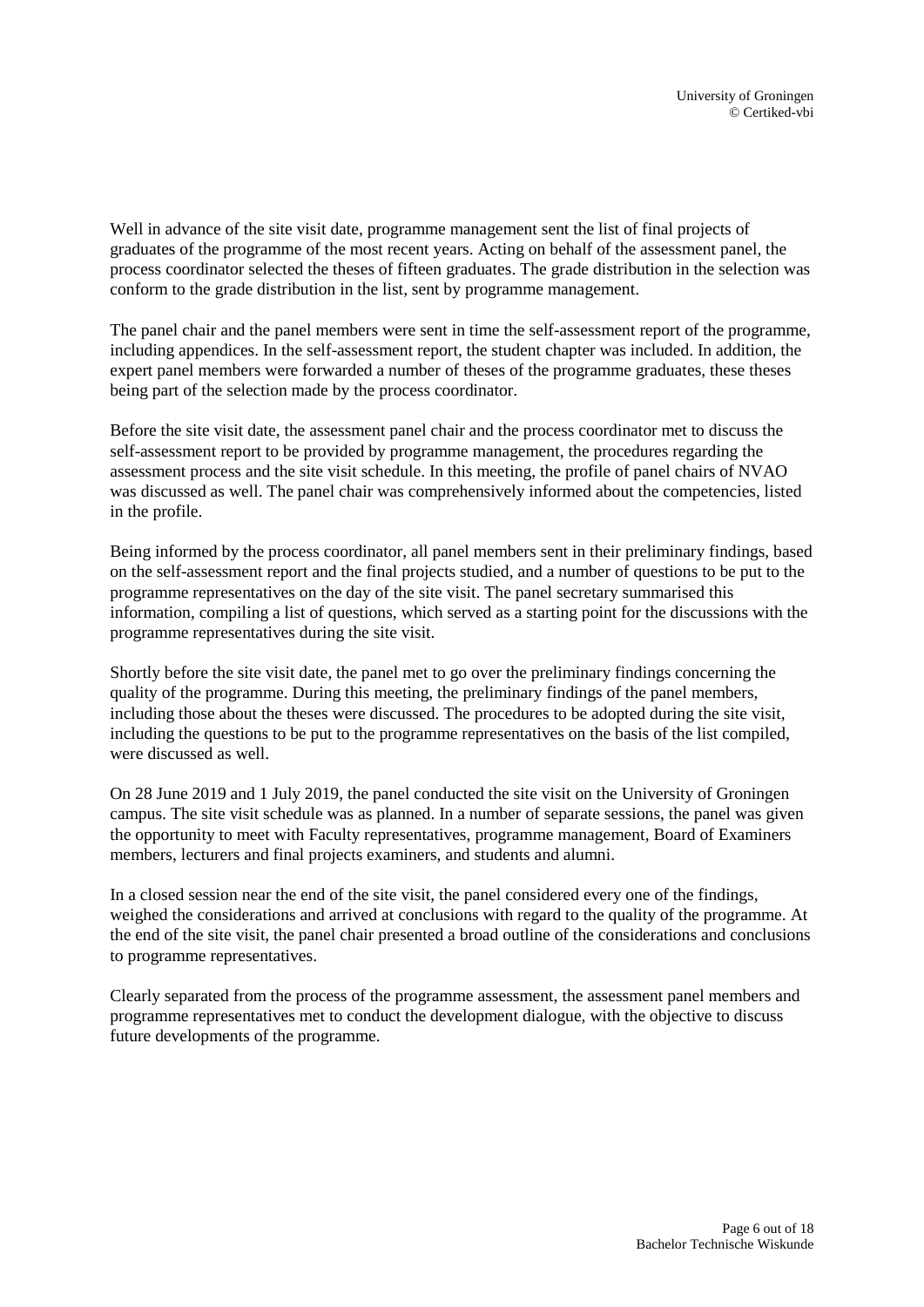The assessment draft report was finalised by the secretary, having taken into account the findings and considerations of the panel. The draft report was sent to the panel members, who studied it and made a number of changes. Thereupon, the secretary edited the final report. This report was presented to programme management to be corrected for factual inaccuracies. Programme management were given two weeks to respond.

Having been corrected for these factual inaccuracies, the Certiked bureau sent the report to the University Board to accompany their request for re-accreditation of this programme.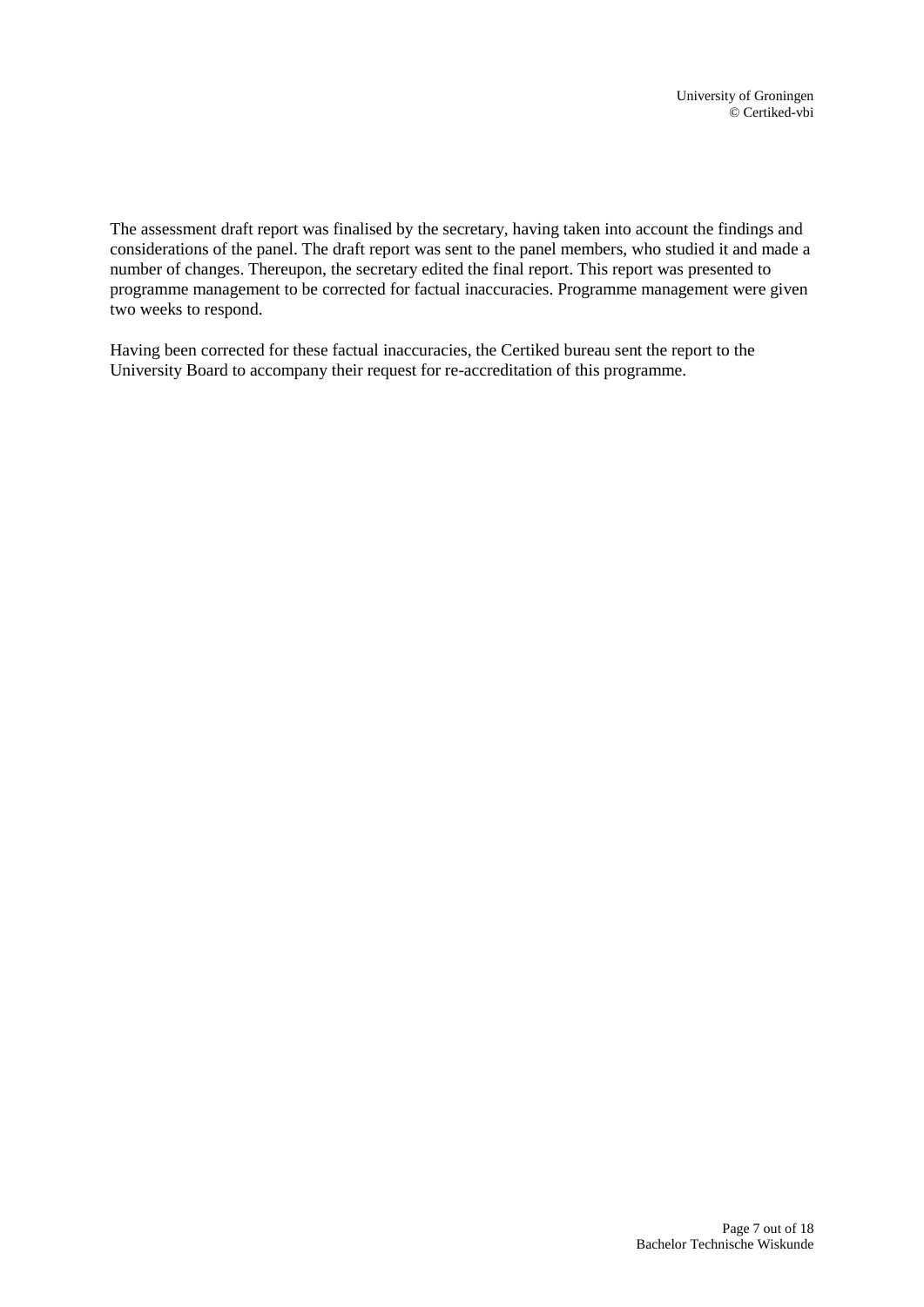# <span id="page-7-0"></span>**3. Programme administrative information**

| Name programme in CROHO: B Technische Wiskunde (international name: B Applied Mathematics) |
|--------------------------------------------------------------------------------------------|
| Orientation, level programme: Academic Bachelor                                            |
| <b>BSc</b>                                                                                 |
| 180 EC                                                                                     |
| None                                                                                       |
| Groningen                                                                                  |
| Full-time                                                                                  |
| English                                                                                    |
| 21PC-56965                                                                                 |
| University of Groningen                                                                    |
| Legal body providing education                                                             |
| Institution's quality assurance: Approved (up to 6 August 2025)                            |
|                                                                                            |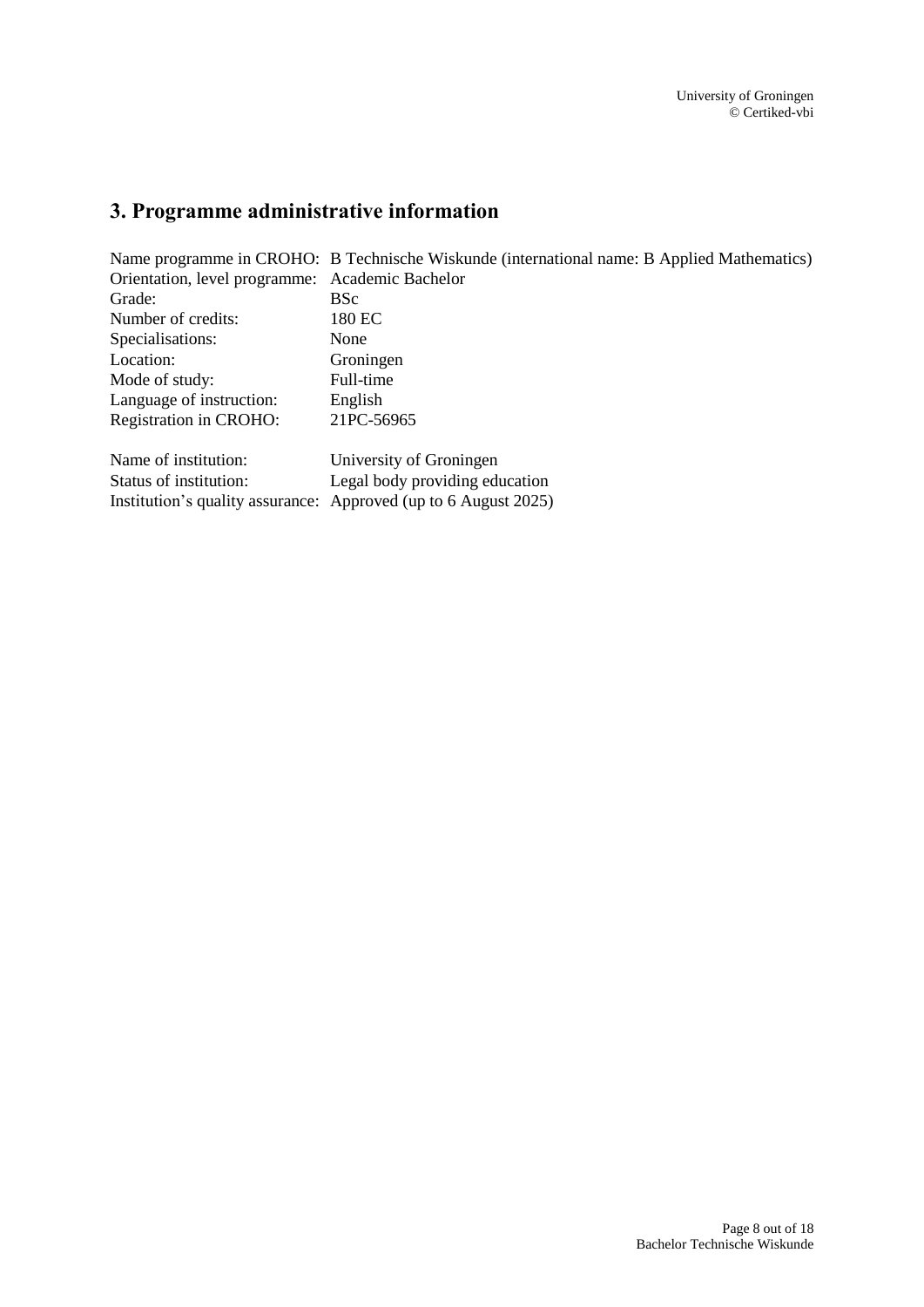# <span id="page-8-0"></span>**4. Findings, considerations and assessments per standard**

### <span id="page-8-1"></span>**4.1 Standard 1: Intended learning outcomes**

The intended learning outcomes tie in with the level and orientation of the programme; they are geared to the expectations of the professional field, the discipline, and international requirements.

#### *Findings*

The Bachelor Applied Mathematics programme is one of the bachelor programmes of the Faculty of Science and Engineering of University of Groningen. The programme is part of the Undergraduate School of Science and Engineering, which organises all bachelor programmes of the Faculty. The director and the Board of the School are responsible for this and the other bachelor programmes of the Faculty. On behalf of the School director, the deputy director of the Bachelor Applied Mathematics programme takes care of the contents of the programme and, assisted by the programme coordinator and the academic advisor, organises the programme on a day-to-day basis. The programme committee for this programme is a joint committee for all four Bachelor and Master Mathematics and Applied Mathematics programmes. The programme committee consists of four lecturers and four students and advises programme management for this and the other three programmes on quality aspects. The Board of Examiners is responsible for monitoring the examinations and assessments of all four Bachelor and Master Mathematics and Applied Mathematics programmes.

The programme objectives are to educate students broadly in the foundations of the mathematics discipline, and to equip them with knowledge, skills and attitude to apply mathematical concepts and methods to problems in engineering, science or other fields. Students are educated on the one hand in basic knowledge of the fields within the mathematics discipline and are trained on the other hand in applying their knowledge and skills in various fields. Students also acquire research skills and general academic skills. Academic skills are, among others, mathematical modelling of problems, gathering information, communicating, and collaborating. The programme is research-based, the subjects and topics taught being based upon research done in these fields.

Both Bachelor and Master Mathematics programmes and Bachelor and Master Applied Mathematics programmes are offered by University of Groningen. The latter programmes are offered by the Faculty to emphasise the engineering profile of the Faculty, to promote engineering knowledge and skills in the northern part of the Netherlands and to attract students, who are specifically interested in applied aspects of mathematics.

The joint Mathematics programmes in the Netherlands drafted the Domain-Specific Framework of Reference for both Bachelor and Master Mathematics programmes. In this Domain-Specific Framework of Reference, the generic objectives and the generic intended learning outcomes for these programmes have been listed. These objectives and intended learning outcomes meet the international standard for mathematics of ASIIN in Germany. They also correspond to the Dublin descriptors and the Meijers' criteria. In addition, they are largely comparable to those of the Mathematics programmes of renowned universities abroad, such as ETH Zürich, KU Leuven, Cambridge University and University of Padova.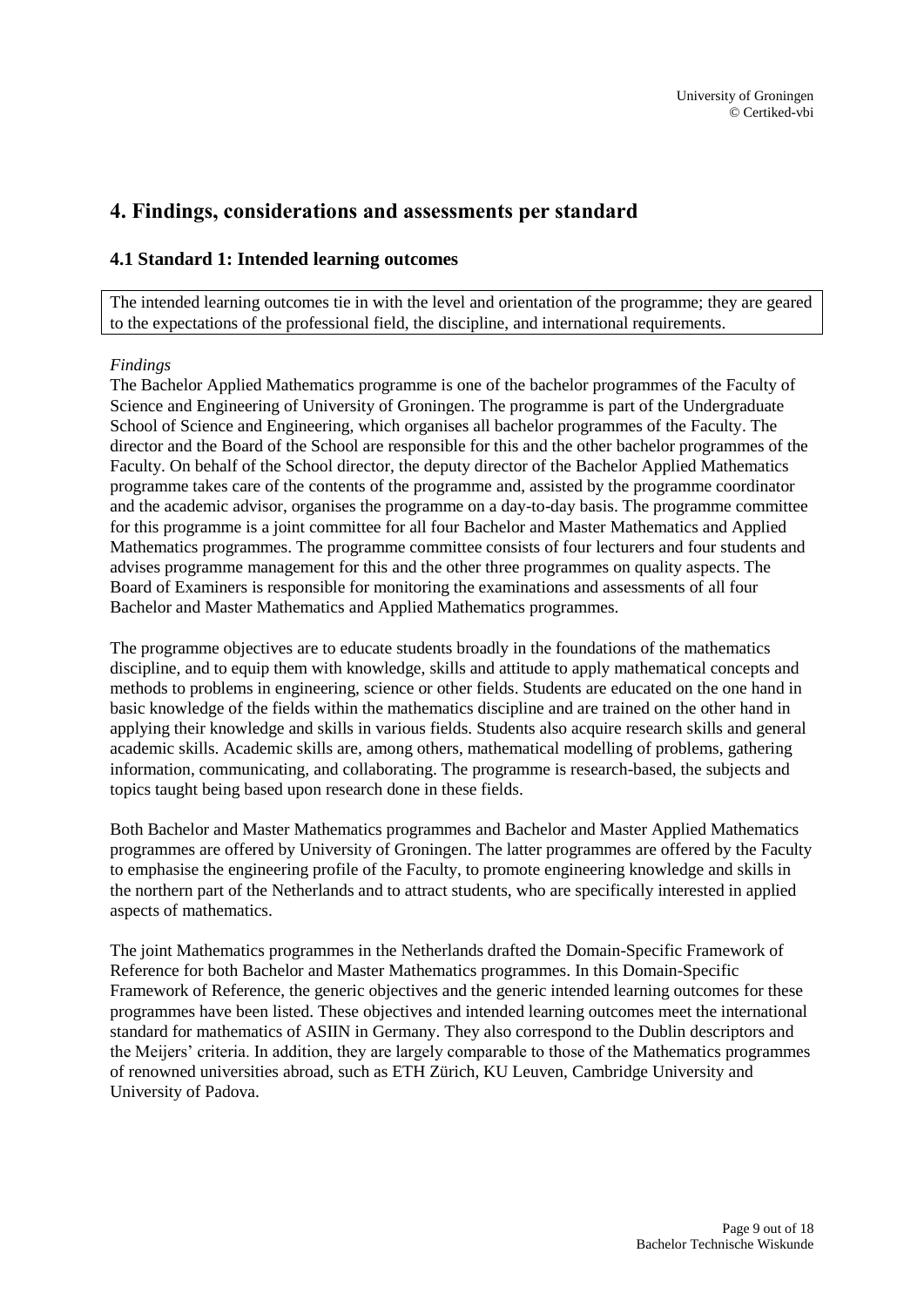Students are being prepared to enrol in master programmes in applied mathematics or in disciplines as applied physics, econometrics or operations research. Programme graduates may also enter the Master Education and Communication programme to become fully-qualified teachers in Mathematics in Dutch secondary education. Students are not primarily educated to enter the labour market, although some students may do so. As an extra option, students may take the 45 EC Honours College courses.

The objectives of the programme have been translated into the intended learning outcomes for the programme. These include, as main elements, general knowledge of the foundations and history of mathematics; knowledge of basic concepts and techniques of mathematics; knowledge of subjects of applied mathematics; awareness of societal and ethical aspects of mathematics; research skills; general academic skills; and knowledge and skills to continue studies in applied mathematics at master level.

The intended learning outcomes of the programme have been compared to the Dublin descriptors for bachelor programmes, to establish their bachelor level.

#### *Considerations*

The panel welcomes the programme objectives to educate students in all required fields within the mathematics discipline and in knowing how to apply mathematics knowledge and skills in various areas. The objectives also appropriately cover the research skills and academic skills, required for the discipline.

The panel understands and supports the considerations to offer programmes both in mathematics and applied mathematics. The panel, however, advises to make the distinctions between the programmes more clear, especially to inform prospective students.

The panel considers the Domain-Specific Framework of Reference to be an appropriate description of the mathematics discipline and of the standards and requirements graduates of both bachelor and master programmes have to meet. The panel welcomes the efforts of the joint Mathematics programmes in the Netherlands to have drafted this Framework. The objectives and intended learning outcomes of this programme meet the Framework and, therefore, correspond to international standards set for the discipline.

The panel supports the programme intentions to educate students for master programmes. The panel welcomes that students are offered a wide range of programmes they may be admitted to.

The intended learning outcomes of the programme correspond to the programme objectives. They are very comprehensive and have been very well elaborated. They are conform to the bachelor level.

#### *Assessment of this standard*

These considerations have led the assessment panel to assess standard 1, Intended learning outcomes, to be good.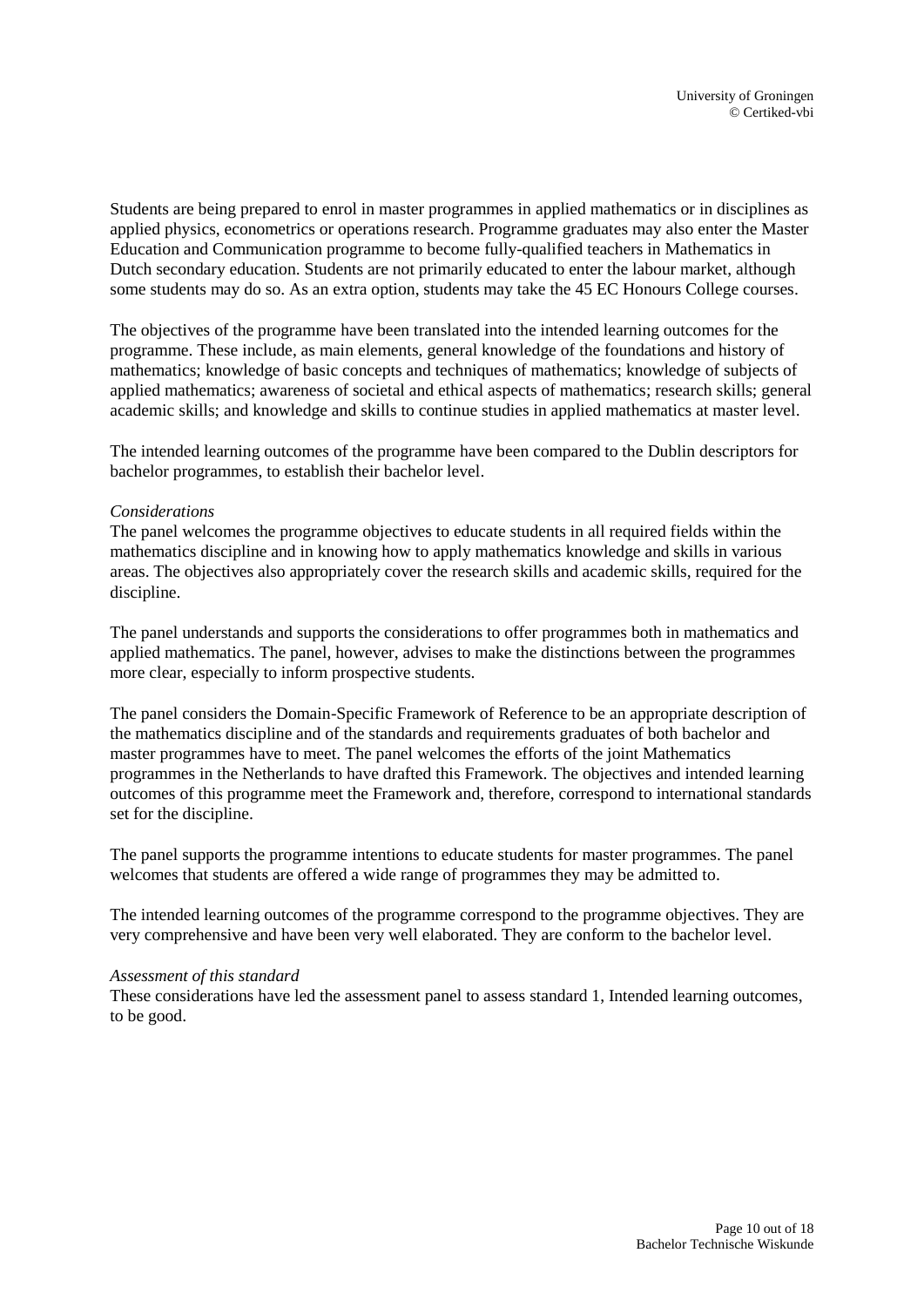### <span id="page-10-0"></span>**4.2 Standard 2: Teaching-learning environment**

The curriculum, the teaching-learning environment and the quality of the teaching staff enable the incoming students to achieve the intended learning outcomes.

#### *Findings*

The number of students enrolling in the programme increased gradually from about 7 incoming students in 2012 to 12 students in 2015 and 28 students in 2018. In 2019, more than 30 students are expected to enrol. The intake numbers meet programme targets. The proportion of international students is currently about 45 % of the total influx. The entry requirements for the programme are the Dutch secondary school diploma, including the Mathematics B certificate. Students coming from abroad have to report equivalent prior education. Non-straightforward applications are screened by the Faculty Admission Board for Bachelor programmes. To be informed about the programme, prospective students may take lectures and tutorials on information days, and may take an on-line course. They are required to complete the online matching form. Upon receipt of this form, the programme issues non-binding advice on students' plans to enrol. Having enrolled, students are invited to a number of introductory events. From 2019 onwards, these events will be bundled into a comprehensive kick-off week. In the first year of the curriculum, students are guided by student mentors and tutors to learn to study mathematics at university-level. In the first-year course *Kaleidoscope Mathematics*, students are given an overview over a number of fields within mathematics and are introduced to mathematical reasoning.

The study load of the curriculum is 180 EC. The curriculum takes three years to complete. In the programme assessment plan, the matching of the curriculum to the intended learning outcomes has been demonstrated. The curriculum has been renewed in 2018/2019, the changes primarily regarding the structure of the curriculum and the choices students can make. The Bachelor Mathematics and the Bachelor Applied Mathematics programmes share 90 EC of courses. The first year of the curriculum is the same for the two programmes, allowing students to go over from one programme to the other. Some students do so. The courses in the curriculum are arranged in learning paths, being substantive mathematics learning paths (analysis, algebra, probability, statistics and numerical mathematics), applications learning paths (mathematical modelling, systems and control, computational mathematics) and the academic skills learning path. In the first two years, courses on substantive mathematics are offered. Some courses are taken together with Bachelor Physics students. The applications of mathematical methods, concepts or models are presented in courses in the first two years (50 EC in total). In the second-year course *Mathematics: History, Ethics and Professional Issues*, students are introduced to the basics of ethics, philosophy of science and history of mathematics. In the courses in the third year, students are introduced to the computational mathematics and systems and control application fields. The number of elective courses in the curriculum is limited to three (15 EC), one in the first year and two in the third year. At the end of the third year, students complete the *Bachelor Project* (15 EC). In the *Bachelor Workgroup* preceding the Bachelor Project, students draft the project proposal and are given information on the organisation of the project. Throughout the curriculum and specially in the projects, students are trained in research skills and academic skills. Spread over the entire curriculum, students are to complete a portfolio on their career orientation, reporting on colloquia, guest lectures, symposia and site visits. The portfolio is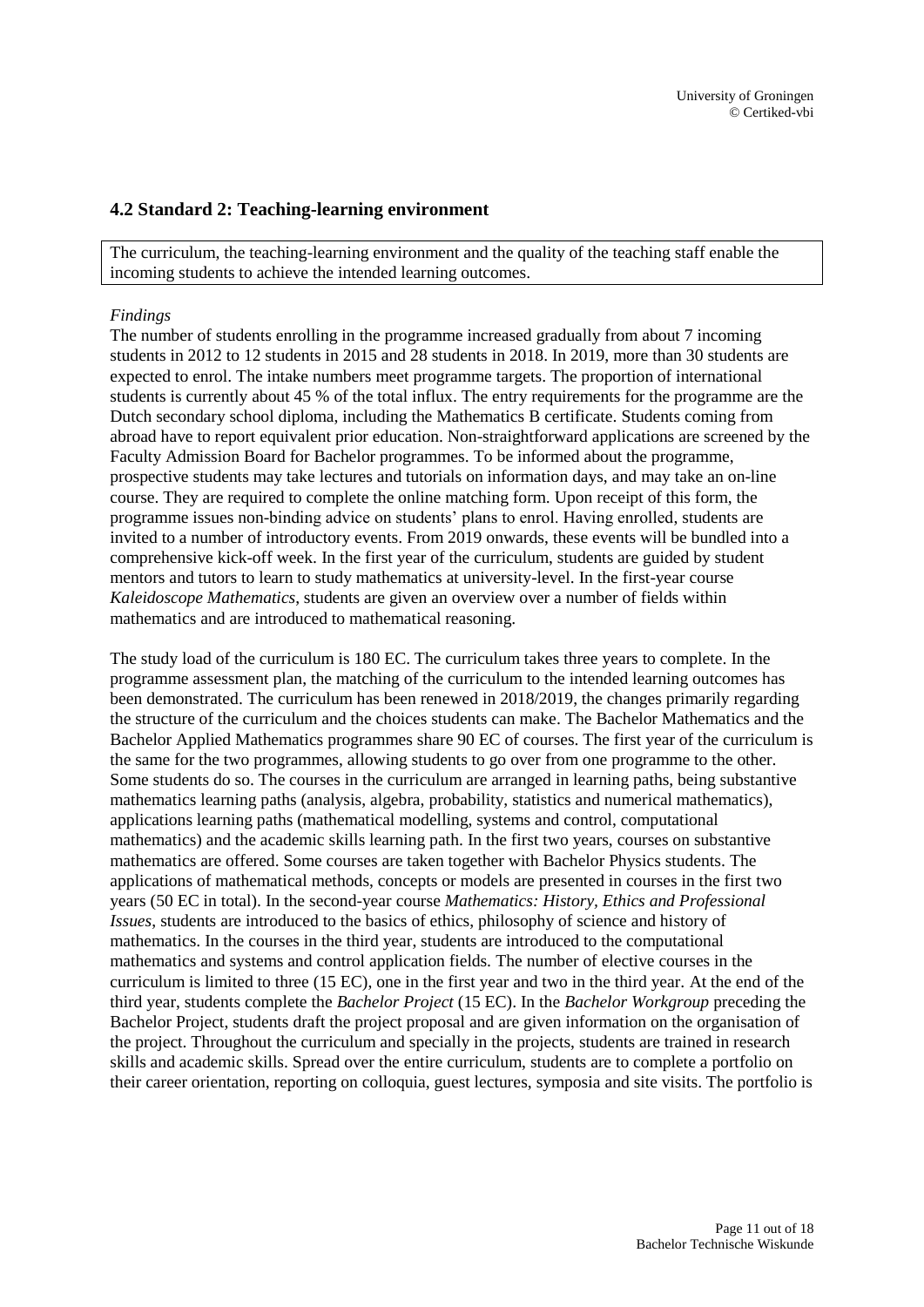assessed as part of the Bachelor Workgroup. New subjects and trends, such as the subject of big data are introduced in the curriculum.

The permanent staff lecturing in the Bachelor and Master Mathematics and Applied Mathematics programmes are 24 lecturers in total. Together with PhD students employed, the teaching staff constitutes 9.7 full-time equivalents in terms of teaching capacity. All lecturers are researchers in the Department of Mathematics of the Bernoulli Institute. About 75 % of the staff members are BKOcertified. Staff without BKO-certification are in the process of obtaining the certificate. Permanent staff members offer the lectures, whereas teaching assistants, including PhD students, guide students in the tutorials. Guest lecturers speak in a number of courses. Lecturers meet regularly to discuss the programme and to adjust courses. Students appreciate lecturers' performances and approachability. The performances of teaching assistants vary, however. Teaching assistants may be trained, but this is not required. For the regular surveys of students' views on lecturers' performances, internet surveys have been adopted. The lecturers with whom the panel met, expressed experiencing the work load to be high but manageable. Faculty plans and the sector plan Mathematics will allow the programme to recruit eight extra staff members. In the recruitment processes, the educational capabilities are taken into account. Candidates do not have to give test lectures in front of students, however.

The programme educational concept is meant to introduce students to research-based mathematics, to engage actively in the learning processes, and to learn in close interaction with lecturers. The studentsto-staff ratio is about 39/1 for the Bachelor and Master Mathematics and the Bachelor and Master Applied Mathematics programmes together. Study methods adopted in the programme are lectures, tutorials, projects and self-study. In the lectures, staff members introduce students to the subjects addressed in the courses. In the tutorials, teaching assistants, including PhD students, guide students in doing exercises and completing assignments. In the projects, students work individually or in small groups on more complex problems in mathematics or applications of mathematics and are trained in research skills. For a number of courses, web lectures have been adopted. As has been said, students are guided in the first year by student mentors and tutors. The mentor/tutor system is being adapted to learning communities, fostering interaction among students and teamwork and involvement by students. The academic advisor schedules information meetings, guides students, especially in the first year and assists them in drafting their study plans. Students may also turn to the academic advisor in case of questions or problems. The programme information system signals less well-performing students. These students are invited to meet with the academic advisor to discuss remedies to limit study delay. The average drop-out rate of the programme is about 62 %, calculated for the last seven years. This figure is overestimated by about 1/4 on account of physics students taking the mathematics programme for various reasons. The average student success rates are about 38 % after three years and about 67 % after four years (last four cohorts; proportions of students re-entering the programme in the second year).

#### *Considerations*

The panel regards the intake numbers of the programme to be satisfactory. The panel approves of the entry requirements and the admission procedures of the programme. Prospective students are adequately informed about the programme and beginning students are accommodated well in making the transfer from secondary school to university education.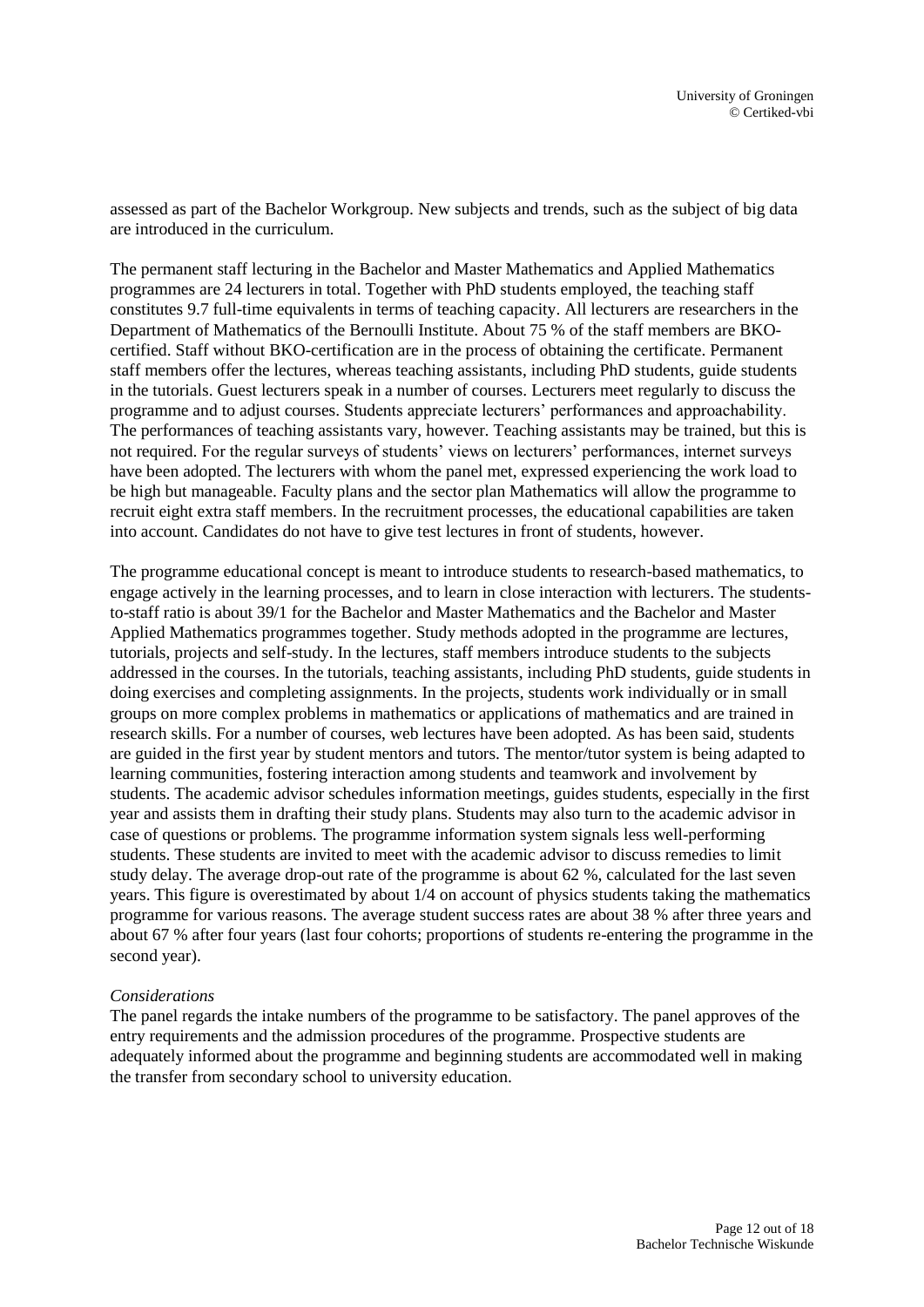The curriculum of the programme matches the intended learning outcomes. The panel considers the curriculum to be very solid, covering both the foundations of the mathematics discipline and the applications of mathematics. The panel is pleased that, among others, complex analysis is addressed in the curriculum. The way students are trained in research skills, academic skills and modelling in the projects is appreciated. The panel suggests to reinforce the training in programming skills in the curriculum. Although the course Mathematics: History, Ethics and Professional Issues is welcomed, the panel advises to strengthen the subjects of history of mathematics and ethics in the curriculum. The panel is pleased to hear the Faculty will recruit an expert on ethics and scientific integrity to lecture in the programme.

The panel regards the lecturers in the programme to be good researchers and committed and skilled teachers. The latter is, among others, demonstrated by the proportion of BKO-certified lecturers. The panel notes the lecturers to be very approachable and to be prepared to assist students actively. As the performances of the teaching assistants vary to some extent, the panel proposes to intensify the training of teaching assistants. The internet surveys of students' views on lecturers' performances may result in non-representative results. The panel, therefore, suggests to rethink these surveys. As the work load of lecturers is rather high, the panel appreciates the plans to recruit extra staff in the near future. The panel suggests to emphasise the educational capabilities of candidates in the recruitment processes for staff members.

The educational concept and study methods are in line with the programme's characteristics. The lectures, tutorials and projects allow students to obtain the knowledge and insights required and to acquire the skills needed. The students-to-staff ratio is relatively high but will decrease with the recruitment of extra staff members. The panel is positive about the study guidance in the programme. The panel considers the programme to be feasible. The buildings and the material facilities of the programme are up to standard. The panel advises to monitor drop-out rates and student success rates for the programme. In addition, the panel proposes to hold exit interviews with students on their reasons to leave the programme.

#### *Assessment of this standard*

These considerations have led the assessment panel to assess standard 2, Teaching-learning environment, to be satisfactory.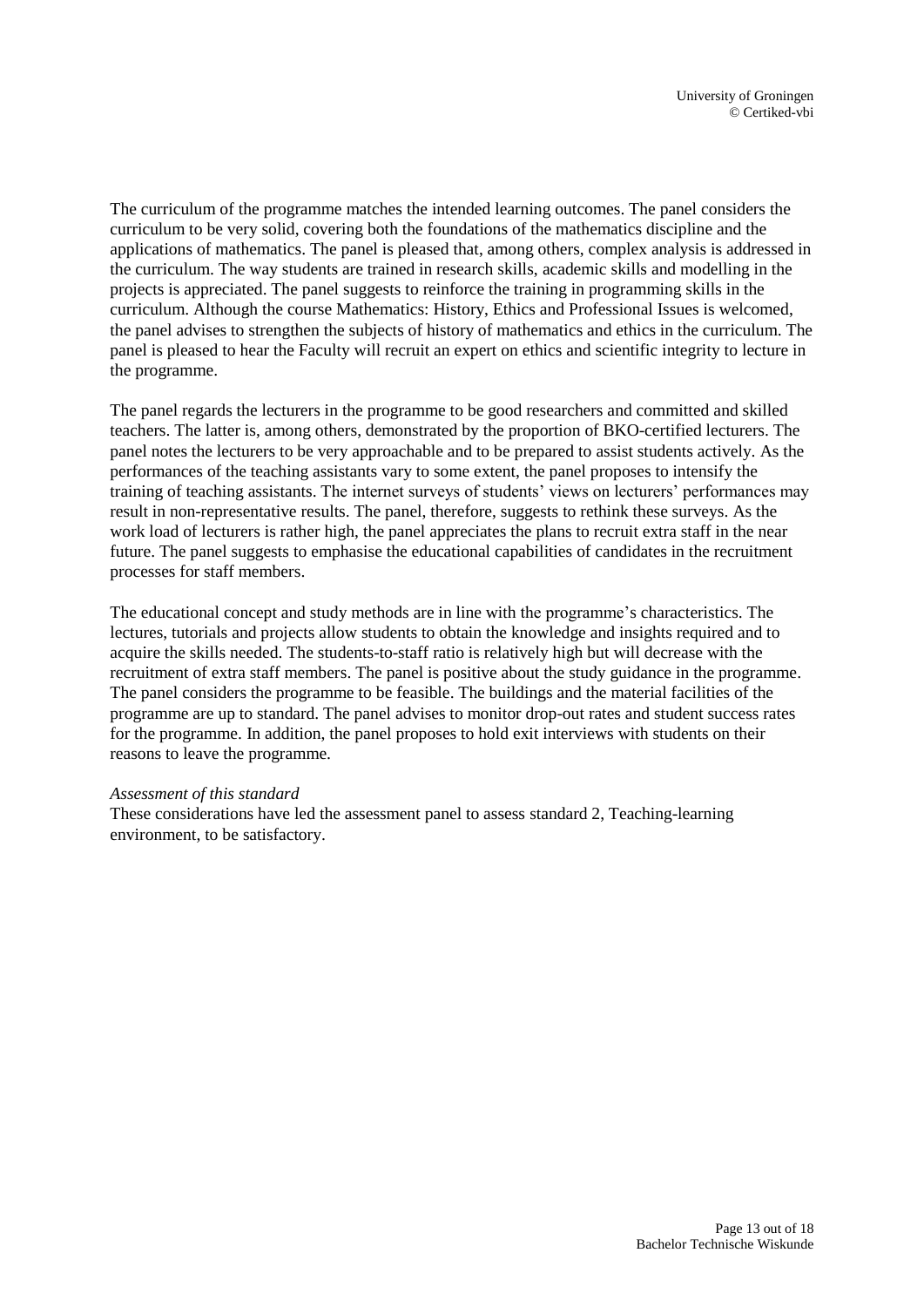### <span id="page-13-0"></span>**4.3 Standard 3: Student assessment**

The programme has an adequate system of student assessment in place.

#### *Findings*

The programme examination and assessment regulations meet the Faculty of Science and Engineering assessment policies. The Board of Examiners of the Mathematics and Applied Mathematics programmes is responsible for monitoring the examinations and assessments of this programme.

The examination methods in the programme include written examinations, interim tests, homework assignments, practical work, written reports, and oral presentations. The projects in the curriculum are assessed on the basis of written reports and oral presentations. The examination methods are aligned with the course goals. In most courses, multiple examination methods are scheduled. In the beginning of the programme, examinations are more frequently scheduled to promote students' study progress. The final grade of a course is the weighted outcome of the grades of these examinations. Homework assignments have a limited weight of maximum 30 % to 40 % of the final course grade. Instructed by lecturers, teaching assistants give feedback on homework assignments. Examinations are assessed and graded by lecturers and teaching assistants together, working on the basis of answer keys.

In the Bachelor Workgroup course preceding the final Bachelor Project, students have to submit a review article based upon research papers about specific applied mathematics topics. Topics are presented by research groups participating in the programme. Students are also expected to comment on fellow students' papers. All papers are presented orally and discussed. In the Bachelor Workgroup, students are also to draft the proposal for the Bachelor Project. Bachelor Projects have fixed deadlines. Not meeting the deadline will result in a fail and the need for an improvement plan. Normally, students meet with their supervisor weekly. The results of the Bachelor Projects are presented by students both in writing and in oral presentations during a two-day symposium. These results are assessed by the supervisor and the second reader. The assessment criteria are scientific quality, research project management, written report and colloquium. The examiners use standard assessment forms. Bachelor Projects are checked for plagiarism.

In the programme, measures have been taken to ensure the quality of examinations and assessments. The assessment plan for the programme outlines the relations between the intended learning outcomes and the courses, the examination forms adopted for the courses and the course examiners for the courses. Per course, at least two examiners have been appointed. For each of the courses, the relations between the course goals, the study methods and the examination methods, including the grading scheme have been drafted. The draft examinations of the courses are peer-reviewed. Students are given the opportunity to inspect their marked work. The Board of Examiners on a regular basis reviews the examinations of a number of courses and samples of Bachelor projects and Bachelor Project assessment forms.

#### *Considerations*

The programme examination and assessment regulations are appropriate. The panel is positive about the responsibilities and activities of the Board of Examiners.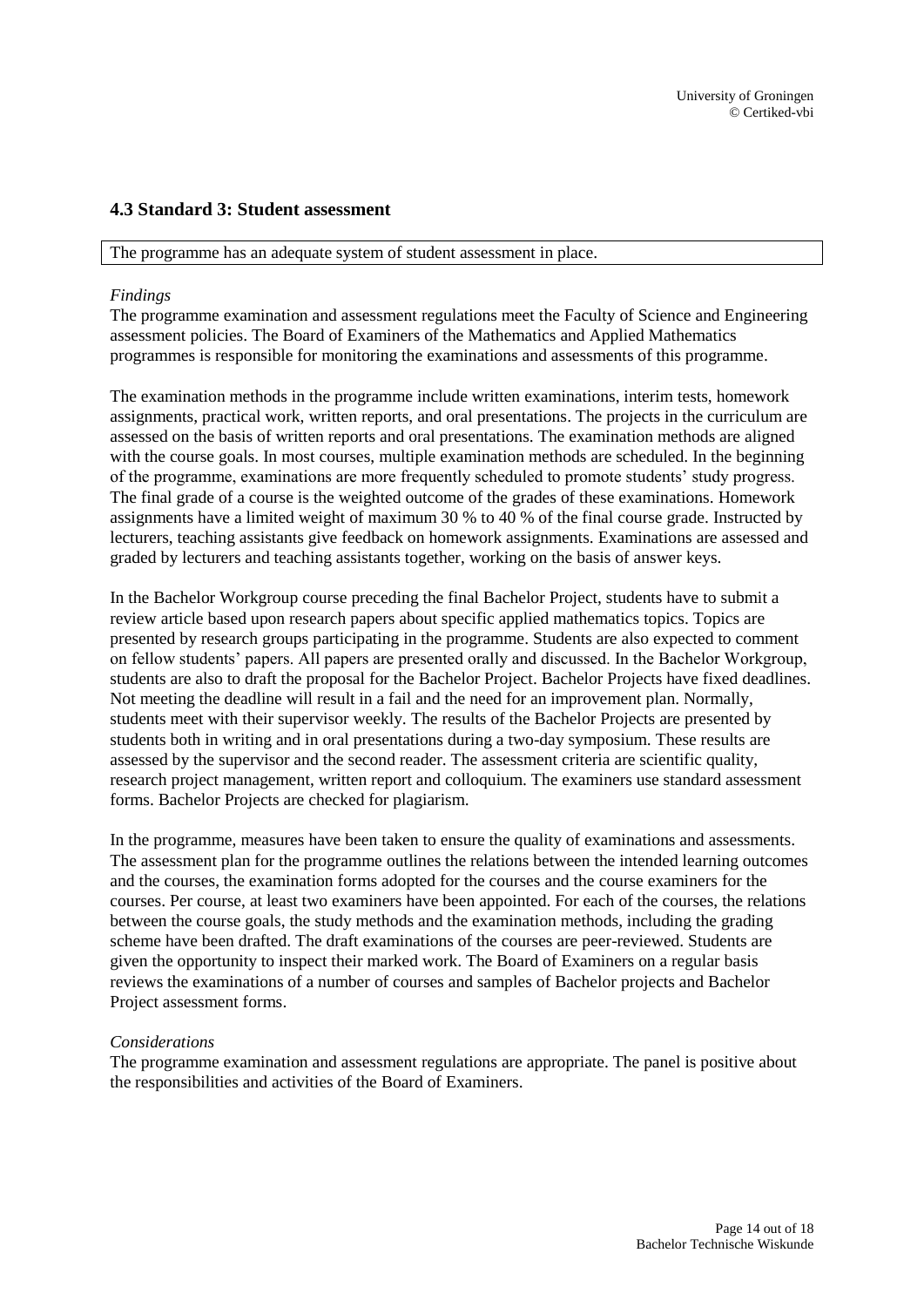The examination methods selected in the courses are approved by the panel, as they meet the course contents. The panel appreciates the diversity in examination methods adopted in the courses. The panel is positive about the homework assignments being limited to 30 % or 40 % of the final course grade to counter any effects of free-riding. The course examinations are assessed reliably, teaching assistants being guided by examiners and answer keys being used.

The Bachelor Project supervision is organised effectively. The assessment of the projects is conducted reliably. The panel, however, advises to add more extensive arguments to substantiate the assessments of the Bachelor Projects. These may take the form of concise comments on the selection of the topic of the thesis, the preparation of the student on the subject concerned, the summary of the contents of the thesis, the specification of the own contributions by the student, the creativity and mathematical depth of the student contributions, and the quality of writing and oral presentation by the student.

The panel appreciates the measures taken by the programme to ensure the quality of examinations and assessments. These measures promote the validity, reliability and transparency of examinations and assessments. Teaching assistants are, however, sometimes involved in peer-reviewing draft examinations. The panel advises to avoid this.

#### *Assessment of this standard*

The considerations have led the assessment panel to assess standard 3, Student assessment, to be satisfactory.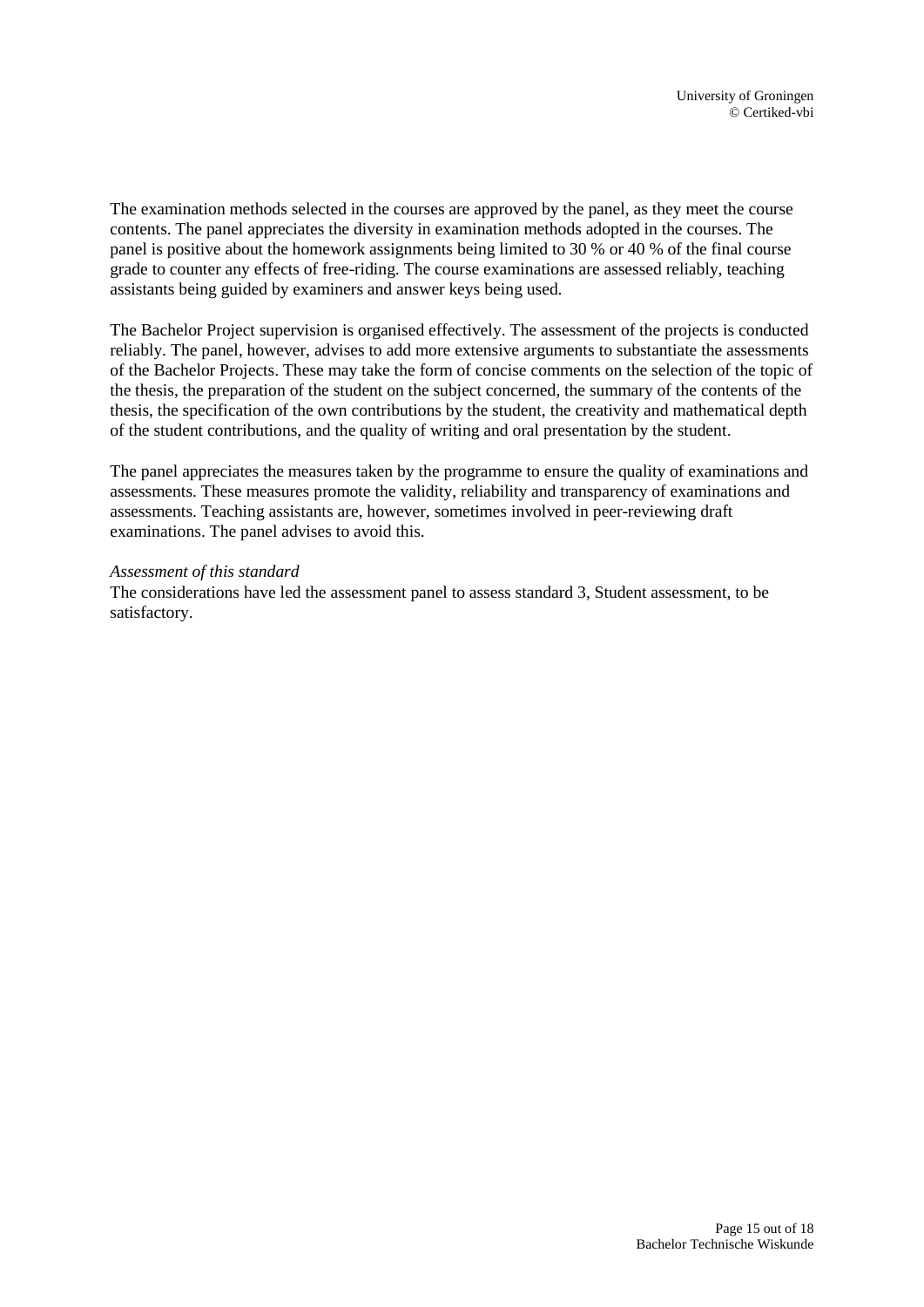### <span id="page-15-0"></span>**4.4 Standard 4: Achieved learning outcomes**

The programme demonstrates that the intended learning outcomes are achieved.

#### *Findings*

The panel studied the examinations of a number of courses of the programme.

The panel reviewed the Bachelor Projects of fifteen graduates of the programme with different grades and from different specialisations. In the Bachelor Projects, students are to demonstrate having attained most of the intended learning outcomes of the programme. The average grade for the Bachelor Projects of the last three years was 8.0.

Through the portfolio in the curriculum, students give evidence of their labour market orientation. The portfolio requires them to attend and report on guest lectures, colloquia, symposia and site visits. The External Advisory Board, consisting of professional field representatives from for the programme relevant industries, advises programme management regularly on the alignment of the programme to professional practice requirements.

About 57 % of the programme graduates proceed to the Master Applied Mathematics programme of University of Groningen. About 29 % of the graduates select applied mathematics programmes at master level of other Dutch or foreign universities. About 14 % of the graduates go to master programmes of University of Groningen in other disciplines, such as applied physics, econometrics, operations research or actuarial sciences. The number of students entering the labour market is quite limited.

#### *Considerations*

The examinations of the courses which were reviewed by panel members are of adequate level.

The panel supports the grades awarded to the Bachelor Projects. The panel considers the assessments and the grading for these projects to be very strict and definitely not too lenient. No Bachelor Projects were found to be unsatisfactory.

The panel appreciates the labour market orientation activities in the programme. The panel is positive about the involvement of the External Advisory Board in aligning the programme to professional field requirements.

The panel is convinced that the programme graduates have reached the intended learning outcomes. Programme graduates are admitted to a wide range of master programmes, which gives evidence of the learning outcomes achieved.

#### *Assessment of this standard*

The considerations have led the assessment panel to assess standard 4, Achieved learning outcomes, to be satisfactory.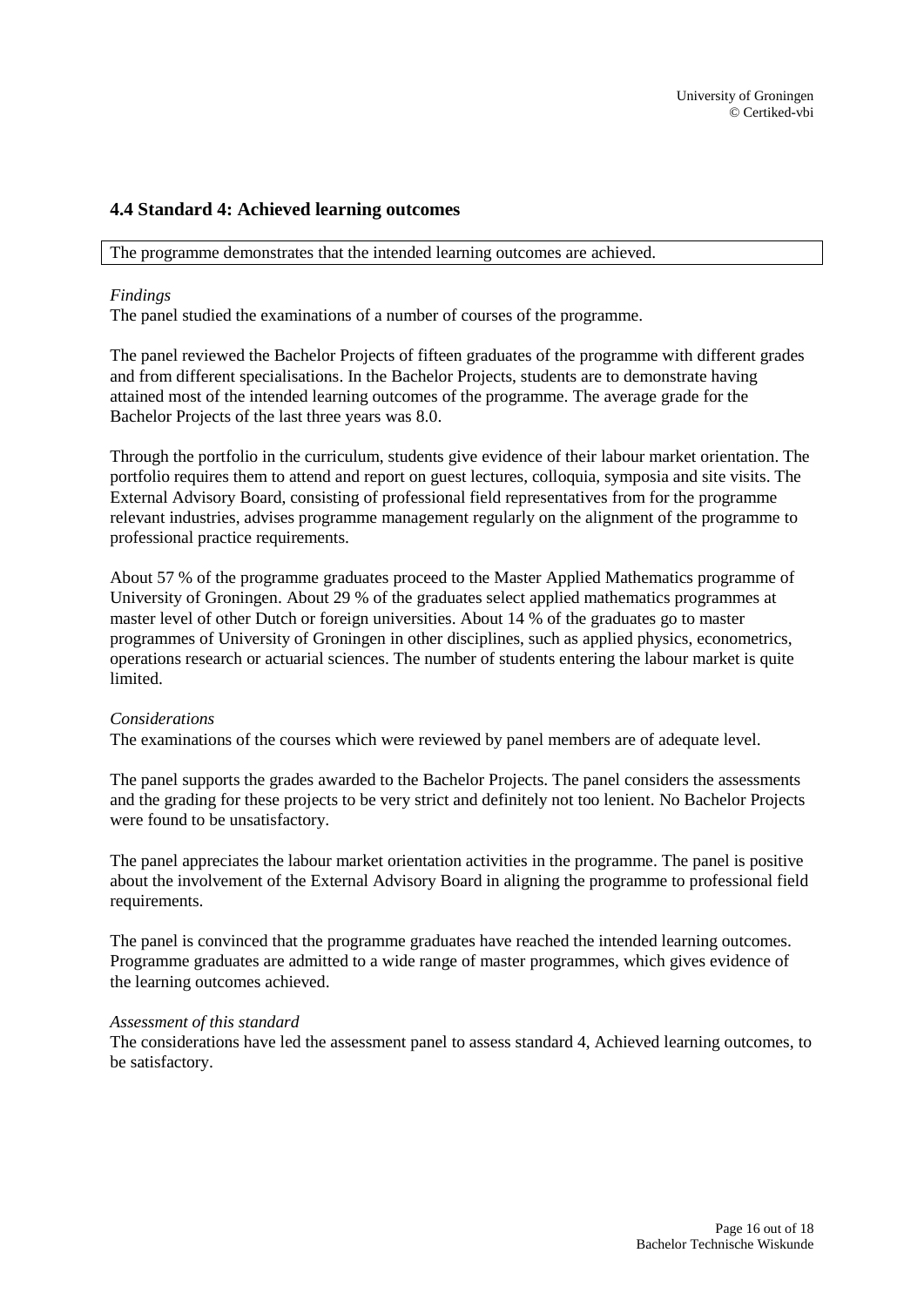# <span id="page-16-0"></span>**5. Overview of assessments**

| <b>Standard</b>                           | Assessment   |
|-------------------------------------------|--------------|
| Standard 1. Intended learning outcomes    | Good         |
| Standard 2: Teaching-learning environment | Satisfactory |
| Standard 3: Student assessment            | Satisfactory |
| Standard 4: Achieved learning outcomes    | Satisfactory |
| Programme                                 | Satisfactory |